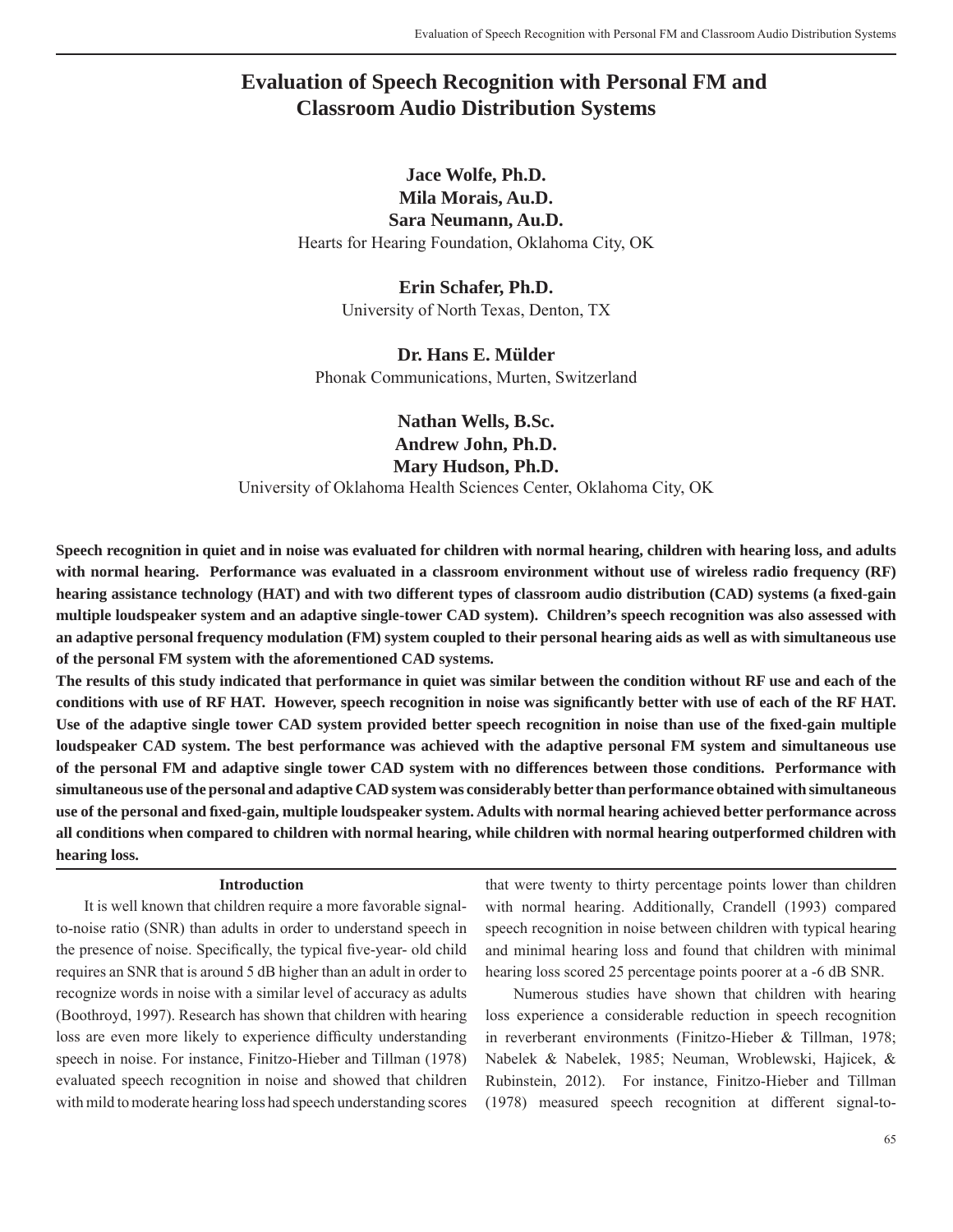noise ratios and reverberation levels and reported that speech recognition scores typically decreased by about 20 percentage points when reverberation time was increased from 0 to 1.2 seconds. Furthermore, research has shown that persons with hearing loss begin to show deterioration in speech recognition when the reverberation time exceeds 0.4 to 0.5 seconds (Crandell, 1991, 1992; Crandell & Bess, 1986).

Additionally, research has shown that children encounter significant difficulty with understanding speech that originates a great distance from the source (Crandell & Bess, 1986). Specifically, Crandell and Bess (1986) measured speech recognition of 5 to 7 year-old children in a typical classroom environment. The children scored 89% correct on a word recognition task when the words were presented from six feet away, but their performance decreased to 36% correct when the source of the signal of interest was located 24 feet away.

Our national guidelines pertaining to classroom acoustics suggest that the ambient noise level of an unoccupied classroom should not exceed 35 dBA and reverberation times should not exceed .6 seconds (American National Standards Institute, 2010). Furthermore, the SNR should ideally be 15-20 dB, and the reverberation time should be less than 0.4 seconds in order for children with hearing loss to communicate effectively. However, numerous studies have shown that the acoustics of typical classrooms do not meet these criteria. For example, Choi and McPherson (2005) reported that mean ambient noise levels in a group of typical occupied classrooms in Hong Kong were 61 dBA. Likewise, Massie and Dillon (2006) measured noise levels in occupied classrooms in Australia and reported ambient noise levels ranging from 64 to 72 dBA. Similarly, Sanders (1965) measured the SNR in classrooms and noted a mean SNR of -1 dB in 17 kindergarten classes and +5 dB in 24 elementary and high school classes. Other studies have reported classroom SNRs ranging from  $-7$  to  $+4$  when the classroom is occupied (For a review, see Crandell and Smaldino [2000a]). Finally, research has shown that reverberation times in typical classrooms range from .6 to 1.2 seconds (Knecht, Nelson, Whitelaw, & Feth, 2002).

Use of remote microphone hearing assistance technology (HAT) is the most effective method to improve speech recognition in classrooms with challenging acoustics. Remote microphone wireless systems are available in a variety of configurations and include classroom audio distribution (CAD) systems (also known as soundfield amplification systems), personal soundfield systems, or personal radio frequency (RF) systems. Please note that remote microphone wireless assistance technology refers to a system that contains a transmitter that captures a signal of interest (typically via a microphone) and wirelessly transmits that signal to a personal RF receiver coupled to a child's hearing aid or cochlear implant sound

processor or to a loudspeaker or multiple loudspeakers. CAD systems are comprised of a microphone coupled to a transmitter which wirelessly delivers the signal captured by the microphone to one or more loudspeakers that are strategically placed in the classroom. Some CAD systems feature one loudspeaker to distribute the sound, while others include multiple loudspeakers (two to four, typically) in an attempt to provide a more uniform distribution of the signal of interest across the classroom. Although there would seem to be a theoretical advantage in using multiple loudspeakers in a CAD system so that the signal of interest may be distributed evenly throughout the classroom, there are currently no known studies comparing performance obtained with multiple loudspeaker and single loudspeaker CAD systems.

In general, the objective of a CAD system is not to amplify the signal of interest to a high level, but instead, to provide an even distribution of the signal throughout the classroom so that each child has consistent access to the primary signal regardless of the position of the teacher or students. The improvement in SNR provided by CAD systems depends upon a number of factors, including the quality and position of the loudspeakers, the position of the students relative to the loudspeakers, and the acoustics of the classroom. Because of these various factors, previous research in classrooms with children with normal hearing has suggested that CAD systems improve the SNR by as little as 2 dB and as much as 11 dB (Larsen & Blair, 2008; Massie & Dillon, 2006). Other studies have also shown that use of CAD systems results in improvements in literacy development, standardized test scores, and classroom behavior, as well as a reduction in teacher absences (Chelius, 2004; Flexer & Long, 2003; Gertel, McCarty & Schoff, 2004; Massie & Dillon, 2006; Massie, Theodoros, McPherson, & Smaldino, 2004).

A personal soundfield system is another form of a remote microphone wireless system designed for classroom use. A personal soundfield system is essentially comprised of the same components as a CAD system, but the loudspeaker is smaller and intended to be placed on the desk of the child with hearing loss. The close proximity of the loudspeaker to the child is intended to provide a more favorable SNR than a CAD system. There is a paucity of research examining the SNR improvement provided by personal soundfield systems. One of the few extant studies, by Crandell, Charlton, Kinder, and Kreisman (2001) found significant speech-perception benefit for a desktop portable soundfield system over unaided listening, but the desktop system was less effective than a body-worn personal frequency modulation (FM) receiver. Iglehart (2004) reported improved speech perception by children using cochlear implants with desktop and soundfield FM systems, but no difference between the two types in a quiet room and an advantage for the desktop system in noisy rooms.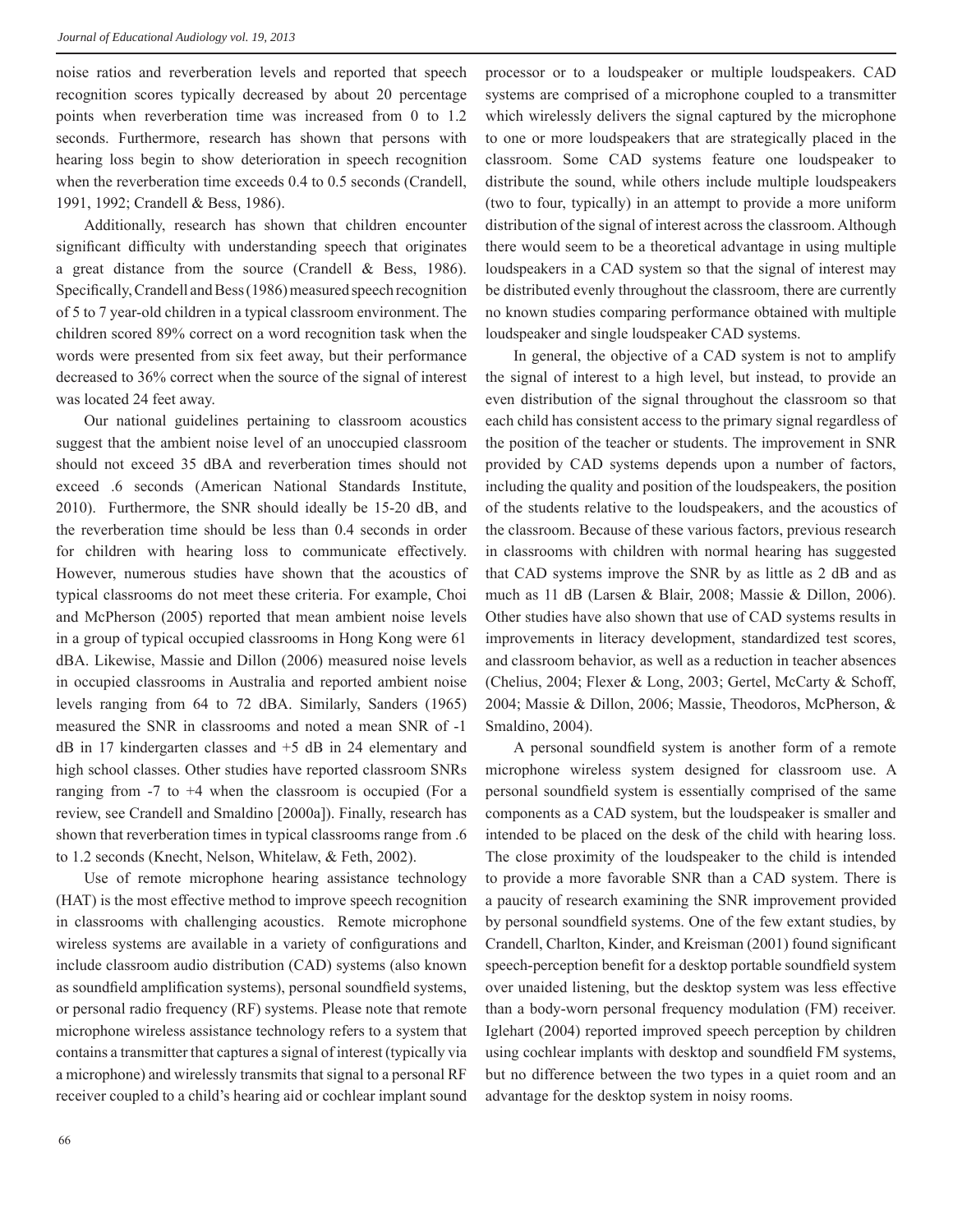Remote microphone personal radio frequency (RF) systems (historically referred to as personal FM systems) are comprised of a microphone, which is coupled to a transmitter that wirelessly delivers the signal captured by the microphone to RF receivers that are directly coupled to the child's hearing aids or cochlear implants. Personal RF systems provide the most improvement in SNR, ranging from as little as 5-15 dB (when the microphones of the RF system and hearing aid are both active) to as great as approximately 15-25 dB when the RF microphone is active and the hearing aid microphone is disabled (Boothroyd & Iglehart, 1998; Hawkins, 1984). Typically, the microphones of the RF system and the hearing aid are both enabled so the child has access to the signal from the RF systems, his/her own voice, and other speech and environmental sounds throughout the classroom. Personal RF systems can improve speech recognition in noise by as much as 50 to 60 percentage points when compared to performance without a personal RF system (Schafer & Thibodeau, 2004).

For all three types of remote microphone wireless systems, the signal of interest may be delivered from the transmitter to the receiver using a variety of methods. Most personal systems and some CAD systems and personal soundfield systems deliver the signal of interest via a RF transmission. Historically, FM radio frequency transmission has been used to deliver the signal of interest. The advantages and limitations of different types of transmission are provided in Table 1.

Recently, digital RF transmission has been used to deliver the signal of interest from the transmitter to the receiver (Table 1). The

| <b>Table 1.</b> Advantages and Disadvantages of Types of Transmission |  |
|-----------------------------------------------------------------------|--|
|-----------------------------------------------------------------------|--|

| <b>Infrared Transmission</b>                                    |                                                                          | Frequency Modulation (FM)<br>Transmission                                    |                                                                                                                                | Digital Radio Frequency<br>(RF)Transmission                                     |               |
|-----------------------------------------------------------------|--------------------------------------------------------------------------|------------------------------------------------------------------------------|--------------------------------------------------------------------------------------------------------------------------------|---------------------------------------------------------------------------------|---------------|
| Advantages                                                      | Disadvantages                                                            | Advantages                                                                   | Disadvantages                                                                                                                  | Advantages                                                                      | Disadvantages |
| Not<br>susceptible<br>to crossover<br>in adjacent<br>classrooms | Requires line<br>of sight<br>hetween<br>transmitter<br>and receiver      | Does not<br>require line of<br>sight between<br>transmitter<br>and receiver  | May be<br>susceptible to<br>crossover in<br>adjacent<br>classrooms                                                             | Does not<br>require line<br>of sight<br>hetween<br>transmitter<br>and receiver  | None          |
| Unlimited<br>number of<br>carrier<br>frequencies                | May be<br>susceptible to<br>interference<br>from bright<br>light sources | <b>Not</b><br>susceptible to<br>interference<br>from bright<br>light sources | Finite number of<br>transmitting<br>frequencies                                                                                | <b>Not</b><br>susceptible<br>to crossover<br>in adjacent<br>classrooms          |               |
|                                                                 |                                                                          |                                                                              | Possible<br>interference from<br>strong FM<br>broadcasters.<br>such as radio<br>stations $\&$<br>police/emergenc<br>y services | <b>Not</b><br>susceptible<br>to<br>interference<br>from bright<br>light sources |               |

specific method of digital RF transmission varies across devices and may include amplitude shift keying, Gaussian frequency shift keying, or phase shift keying. Although there are theoretical advantages and limitations associated with each method, there are no published studies showing one method to be superior to another when used with hearing technology. As mentioned in Table 1, one of the primary advantages of digital RF is that there is a reduced risk of interference (crossover) when two children use digital RF systems in close proximity to one another. In fact, some digital RF systems utilize a protocol in which code is established between the transmitter and receiver during a "grouping" (or "pairing") process, and communication can only occur between the transmitter(s) and receiver(s) that have been grouped together. This type of approach eliminates the potential of signal interference from crossover between devices. Additionally, the digital control of the signal has the potential to allow for a more accurate analysis and delivery of the signal of interest from the transmitter to the receiver. Research has shown that subjects achieve better speech recognition in noise with personal digital RF systems compared to their performance with personal FM systems (Thibodeau, 2012; Wolfe et al., 2013a; Wolfe et al., 2013b).

Many CAD systems use infrared technology to transmit the signal of interest from the transmitter to the receiver. The pros and cons of infrared technology are also provided in Table 1. Specifically, the primary advantage of infrared transmission is the fact that it does not travel through walls, so interference/ crossover between classrooms is not a problem. However,

infrared technology requires a direct line-ofsight in order to transmit to the receiver, and it is susceptible to signal interruption when the classroom is brightly lit (i.e., by sunshine). Few studies have conducted direct comparisons across transmission types (i.e., infrared vs. conventional FM or digital FM). Furthermore, there are a few studies that have compared speech recognition obtained with CAD systems, personal soundfield systems, and personal RF systems. In one of the few studies to compare personal versus soundfield reception, as well as FM versus infrared transmission, Anderson and Goldstein (2004) measured speech recognition in noise for eight children (9-12 years of age) who had mild to severe hearing loss. Participants in this study used a personal FM system, a personal soundfield system, and an infrared CAD system with multiple loudspeakers located throughout the classroom. Sentences were presented in a classroom with a SNR of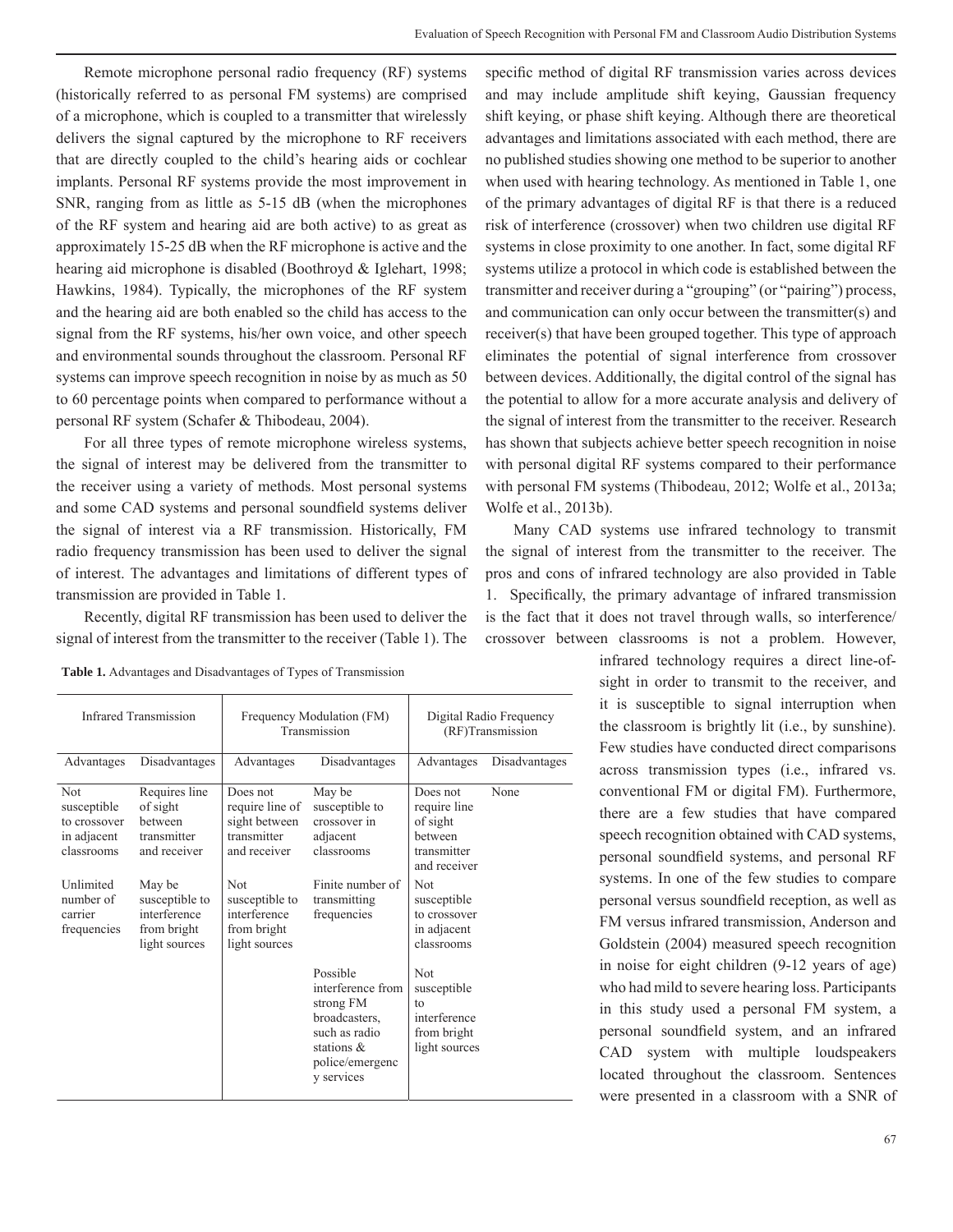+10 dB and a reverberation time of 1.1 seconds. The investigators reported that the infrared CAD system did not provide a significant improvement in speech recognition, but both the personal soundfield and personal FM systems provided a significant improvement in speech recognition in noise. There was no difference in performance between the two.

Anderson, Goldstein, Colodzin, and Inglehart (2005) also compared speech recognition obtained with a personal FM, personal soundfield (desktop FM), and CAD system for 28 children (8-14) years of age) using hearing aids or cochlear implants. Overall, children performed better with the personal FM and personal soundfield when compared to the CAD system and their hearing aids or cochlear implant alone. On average, participants did not show improved performance with the CAD system relative to their hearing aids and cochlear implants alone.

It should be noted that many professionals advocate for the combined, simultaneous use of personal RF and CAD systems (Cole & Flexer, 2007). However, there are no studies suggesting that performance with simultaneous use of personal RF and a CAD system is significantly better than performance with personal RF alone. Additionally, it should be mentioned that recent reports suggest that children with hearing aids and cochlear implants perform better when using personal RF systems featuring adaptive technology (Thibodeau, 2010; Wolfe, Schafer, Heldner, Mulder, Ward, & Vincent, 2009).

Traditionally, personal FM systems have been fixed-gain systems, where the strength of the signal from the FM receiver to the hearing aid is fixed at a pre-determined value. The American Speech-Language Hearing Association (ASHA) clinical practice guideline (2002) suggested that the output of the speech signal delivered from the FM system should be 10 dB higher than the output of the same speech signal at 65 dB SPL delivered to the microphone of the hearing aid. This was referred to as a 10-dB FM advantage and was recognized to be a compromise for what the user might prefer across the broad range of acoustical environments encountered from day to day. However, Lewis and Eiten (2004) showed that FM users preferred a small FM advantage when listening in quiet environments, but a very favorable advantage (+24 dB) when listening in high-level noise environments. As a result, the 10 dB FM advantage was acceptable, but not ideal across all environments.

Adaptive RF technology (also known as Dynamic FM/Digital RF) seeks to address the need for a range of FM advantages across various listening situations. Adaptive RF systems provide no gain from the RF receiver when there is no signal of interest present (i.e., speech) from the RF transmitter. When a signal of interest is present in a quiet environment, the RF gain is set to a default of 10 dB. From that point, the gain from the RF receiver is adaptively increased once the ambient noise level at the RF microphone exceeds 57 dB SPL to a maximum RF setting of +24 dB at an ambient noise level of approximately 80 dB SPL. Research has shown that adaptive RF technology provides substantial improvement in speech recognition in noise when compared to fixed-gain RF systems (Thibodeau, 2010; Wolfe et al., 2009). It should be noted, however, that there are no studies examining the potential benefit of adaptive technology for use with CAD systems. As a result, the purposes of this study were:

> (1) To compare speech recognition in quiet and in noise for adults with normal hearing, children with normal hearing, and children with hearing loss in a classroom environment when using a fixed-gain, multiple loudspeaker, infrared CAD system and an adaptive, single-tower loudspeaker array, digital RF CAD system.

> (2) To compare, for children with hearing loss, speech recognition in quiet and in noise between (a) a fixed gain, multiple loudspeaker, infrared CAD system, (b) an adaptive, single-tower array digital CAD system, (c) use of personal FM alone, (d) simultaneous use of a personal FM with a fixed gain, multiple

> loudspeaker, infrared CAD system, and (e) simultaneous use of a personal FM with an adaptive, single-tower array digital CAD system.

### **Materials and Methods**

#### **Participants**

Study participants included 10 adults with normal hearing (mean age: 34 years; range: 18-48 years of age), 15 children with normal hearing (mean age: 8 years; range: 5-12 years of age), and 15 children with hearing loss (mean age: 9.5 years; range: 6-13 years of age). The following inclusion criteria were used for selection of participants:

## **Adults with Normal Hearing**

- 1. At least 18 years old and less than 60 years old.
- 2. Air-conduction audiometric thresholds of 15 dB HL or better at octave frequencies from 250 to 8000 Hz.
- 3. No conductive hearing loss (i.e., air-bone gap not to exceed 10 dB at octave frequencies from 500 to 4000 Hz.
- 4. No history of significant otologic problems.
- 5. All participants used English as their primary language.

#### **Children with Normal Hearing**

- 1. At least 5 years old and less than 13 years old
- 2. Air-conduction audiometric thresholds of 15 dB HL or better at octave frequencies from 250 to 8000 Hz.
- 3. No conductive component (i.e., air-bone gap not to exceed 10 dB at octave frequencies from 500 to 4000 Hz).
- 4. No history of significant otologic problems.
- 5. All participants used English as their primary language.
- 6. No history of language, auditory processing, or attention disorders per parent report.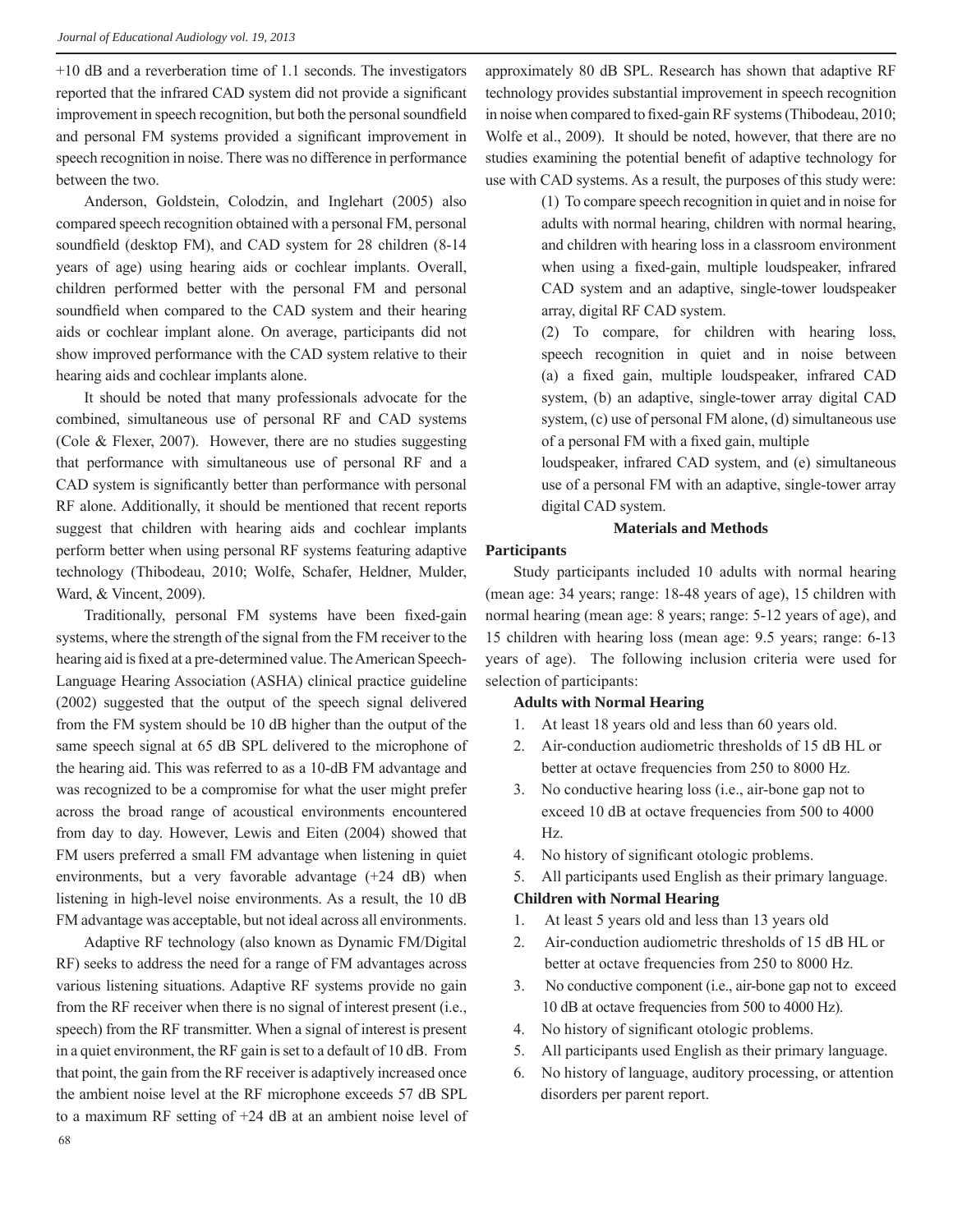## **Children with Hearing Loss**

- 1. Mild to severe sensory hearing loss as defined by a four frequency pure-tone average between 35 to 75 dB HL for at least the better ear. The mean audiogram for participants with hearing loss is provided in Figure 1.
- 2. Full-time wearer of bilateral hearing aids.
- 3. The output of each of the children's hearing aids was matched  $(+/- 5$  dB) to the DSL m[i/o] v 5.0 prescriptive target for standard speech presented at 55, 65, and 75, dB SPL as indicated by probe microphone measures made with the Audioscan Verifit. Furthermore, the output for an 85 dB SPL swept pure tone was within  $+/-$  5 dB of the maximum output targets as indicated by the DSL m[i/o] v 5.0 method.
- 4. No conductive component (i.e., air-bone gap not to exceed 10 dB at octave frequencies from 500 to 4000 Hz).
- 5. No history of significant otologic problems, including auditory neuropathy spectrum disorder.
- 6. All participants used English as their primary language.
- 7. No history of language delay, auditory processing disorder, or attention disorder per parent report.
- 8. All participants in this study utilized spoken language as their primary mode of communication. Additionally, an Auditory Verbal therapist who was familiar with the spoken language aptitude of each pediatric subject confirmed that the pediatric subjects were capable of completing open-set Hearing in Noise Test (HINT) sentence testing (Nilsson, Soli, & Sullivan, 1994).

## **Remote Microphone Wireless Hearing Assistance Technology**

In this study, speech recognition in quiet and in noise was evaluated while subjects used several different types of hearing assistance technology (i.e., test conditions):



**1. No HAT condition:** The speech recognition abilities of adults and children with normal hearing were evaluated in the unaided condition. The speech recognition abilities of children with hearing loss were evaluated while the children used their personal hearing aids. The children with hearing loss also used their own hearing aids in all of the remaining conditions.

**2. Fixed-gain, multiple-loudspeaker infrared CAD system condition:** The Audio Enhancement Elite II utilizes a uni-directional (cardioid polar plot pattern) Audio Enhancement *Tear Drop* microphone, which is designed to be clipped on the shirt or worn on a lanyard around the neck of the talker so that it is about 6-8 inches from the mouth. The *Tear Drop* microphone delivers the signal of interest via infrared (IR) transmission (2.3 megahertz was the IR frequency used in this study) to the infrared dome sensor (IR receiver), which is hardwired to the Elite II audio receiver/amplifier. The Elite II audio receiver/amplifier features a 30-watt, two-channel amplifier, which is hard-wired to four wall-mounted WS09 monopole loudspeakers strategically placed in the classroom. The Elite II audio receiver/amplifier possesses a gain control to allow for adjustment of the output level of the system. The primary objective is to position the loudspeakers and set the gain control to ensure that an audible and uniform distribution of the signal of interest is provided throughout the classroom. The gain of the system is fixed regardless of the ambient noise level in the classroom.

**3. Adaptive single-tower array digital CAD system condition:** The Phonak DigiMaster (DM) 5000 is comprised of multiple components including the Phonak inspiro transmitter, which is coupled to a lavaliere-style

> clip-on directional microphone (hyper-cardioid polar plot response pattern). The Phonak inspiro transmitter is capable of delivering the signal of interest via FM or digital RF transmission. For the DM 5000 system, the signal of interest is captured by the microphone and delivered to the loudspeaker tower via digital RF on the 2.4 gigahertz band (2.4000 to 2.4835 GHz). Audio signals are digitized and packaged in very short (160 μs) digital bursts of codes and broadcast several times each at different channels in the 2.4 GHz band. The frequency-hopping behavior across channels is intended to avoid interference that may exist with traditional FM transmission.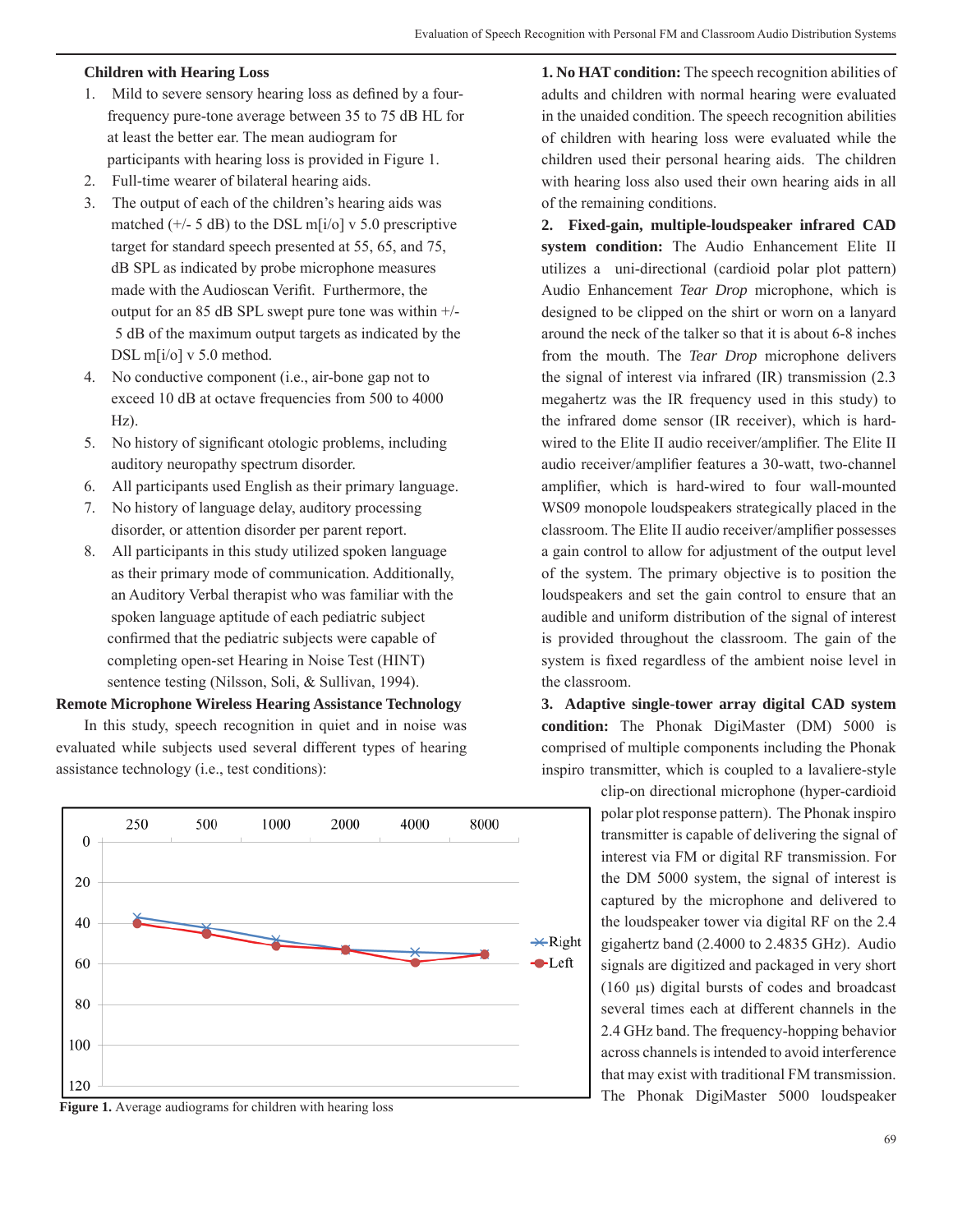tower is actually an array of 12 loudspeakers stacked in a vertical column. The distance between the centers of two adjacent loudspeakers is 54 mm, and the overall design of the system is reported to emit sound primarily within the horizontal plane with very little vertical spread. As a result, the impact of reverberant sound is intended to be reduced. The array of loudspeakers stands on a support pole and is positioned so that the loudspeakers reside at a height ranging from 33 to 63 inches. This height is designed to coincide with head level while students sit at a desk. A "pairing process" is required to couple the Phonak inspiro transmitter to the DigiMaster 5000 system.

The Phonak DigiMaster 5000 is an adaptive CAD system in that it automatically increases the gain of the signal of interest once the ambient noise level exceeds 54 dB SPL. Specifically, for a typical classroom (reverberation time of .9 seconds), when the ambient noise is below 54 dB SPL, the gain is kept at a value of 6 dB. This should result in an SNR of no less than 12 dB in the middle of a typical classroom given a quiet condition. When the ambient noise levels ranges between 54 and 66 dB SPL, the gain of the DigiMaster 5000 is automatically increased with the goal of maintaining an SNR of  $+10$ dB. The maximum gain the system delivers is 20 dB. Further, the frequency response of the system changes automatically. At low gain levels the direct sound of the voice of the teacher is taken into account to attain a flat (transparent) response of the combined direct plus amplified sound. At high gain levels, where the critical bands in the cochlea are wider, some high pass filtering is applied to reduce upward spread of masking. Finally, the Phonak DigiMaster 5000 system possesses an adaptive feedback cancellation system, which is intended to reduce the chances of acoustic feedback when the wearer of the inspiro transmitter/microphone is located in close proximity to the loudspeaker array tower.

**4. Personal FM condition:** The Phonak Dynamic MLxi personal FM system, only used by children with hearing loss, was directly coupled to the children's personal hearing aids via the appropriate FM receiver adapter and the Phonak inspiro transmitter. The Phonak inspiro transmitter delivered the signal of interest to the Phonak MLxi FM receiver via FM transmission at 216 megahertz (i.e., channel 1). The MLxi receiver was programmed to provide a default FM advantage of 10 dB when speech was present in a quiet environment (ambient noise level of less than 57 dB SPL). Adaptive increases in FM

advantage were automatically provided as the ambient noise level exceeded 57 dB SPL. The maximum gain of the MLxi adaptive FM receiver was 24 dB. The Phonak MLxi receiver was coupled to each of the children's personal hearing aids via the appropriate hearing aid/FM receiver adapter.

**5.** First combined-device condition (fixed-gain **infrared CAD system + personal FM):** The first combined condition entailed simultaneous use of the Audio Enhancement Elite II classroom audio distribution system along with the Phonak MLxi personal FM system directly coupled to the children's personal hearing aids.

**6. Second combined-device condition (adaptive digital RF CAD system + personal FM):** The second combined condition entailed simultaneous use of the Phonak DM5000 classroom audio distribution system along with the Phonak MLxi personal FM system directly coupled to the children's personal hearing aids.

In the condition in which the Phonak DigiMaster 5000 CAD system and Phonak MLxi adaptive personal systems were used simultaneously, the Phonak inspiro transmitter was used to simultaneously transmit the signal of interest to the Phonak CAD system and personal FM receiver by way of digital RF and FM transmission, respectively. In the condition in which the Audio Enhancement Elite II CAD system and Phonak MLxi adaptive personal systems were used simultaneously, the Audio Enhancement *Tear Drop* microphone/transmitter was used to deliver the signal of interest by way of IR transmission to the Audio Enhancement Elite II audio receiver/amplifier from where it was delivered to the four Audio Enhancement Elite II WS09 loudspeakers. The Phonak inspiro transmitter was coupled to the audio output port of the Audio Enhancement Elite II receiver, and was used to deliver the signal from the Audio Enhancement receiver to the Phonak MLxi adaptive personal receiver by way of FM transmission. The order of the test conditions was counterbalanced across participants.

#### **Stimuli, Equipment, & Room Arrangement**

Testing in this study was completed in a classroom measuring: 22 feet, 4 inches in length; 15 feet, 5 inches in width; 8 feet, 9 inches in height (Figure 2). The ambient noise level of the unoccupied room was 45 dBA. The level of the ambient noise, test sentences, and competing classroom noise was measured with a Quest Technologies Model QC-20 Type 1 sound level meter.

Per the recommendation of the manufacturer, the Phonak DigiMaster 5000 CAD system was placed in the front of the classroom (see Figure 2). Also per the recommendation of the manufacturer, the classroom was divided into quartiles, and the four wall-mounted WS09 loudspeakers of the Audio Enhancement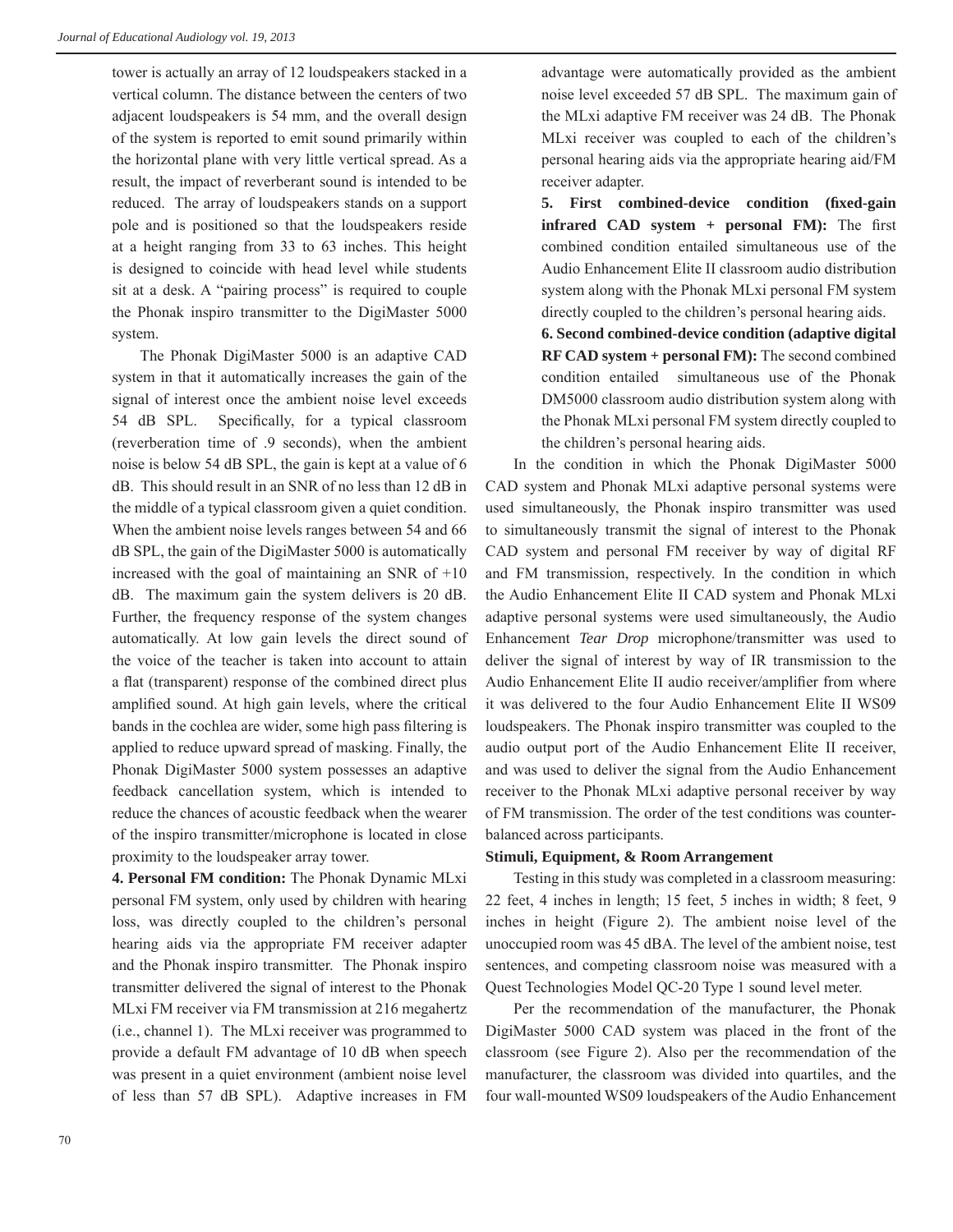system were mounted at these quartile locations at a height of 40 inches at the center of each loudspeaker (see Figure 2), which corresponded to the estimated head level of the seated subjects.

Speech recognition abilities in quiet and in noise were evaluated in each condition using one list of randomly-selected HINT sentences (10 sentences per list) scored by the percentage of key words repeated correctly. HINT sentences were delivered from a Dell Latitude E6500 laptop computer with an IDT High Definition Audio codec sound card and presented from a Fostex 6301 B single-cone loudspeaker with a built-in amplifier. The loudspeaker used to present the test sentences was positioned in the front and center of the classroom (17 feet from the subject at 0 degrees azimuth), and the microphone of the inspiro FM transmitter was positioned on a microphone stand eight inches directly in front of this loudspeaker, simulating the distance from the transmitter microphone to a teacher's mouth (Figure 2). The calibration signal for the HINT sentences was set to 76 and 70 dBA measured at 50 cm and 100 cm, respectively, from the center of the loudspeaker, which results in a level of about 85 dBA if measured eight inches from the center of the loudspeaker. When an RF system is used according to the manufacturer's settings, the speech of the talker is approximately 85 dBA at the microphone of the transmitter. The calibration measures were made at 50 cm and 100 cm in this study to reduce the possibility of errors associated with a nearfield measure made 20 cm from the center of the loudspeaker. The sentences were presented at approximately 85 dBA at the location of the FM transmitter microphone and 64 dBA at the location of the subject. The gain control of the Phonak DM 5000 CAD system was set to the manufacturer's default, which resulted in the signal



**Figure 2.** Test environment and equipment. AE Elite II WS09 = Audio Enhancement Elite II WS09 wall-mounted sound field speaker; HINT=Loudspeaker used to present Hearing In Noise Test sentences; Noise=Loudspeaker used to present classroom noise; Phonak DM5000=Phonak Digimaster 5000 classroom audio distribution system.

of interest arriving at the location of the subject at 68 dBA. The gain control of the Audio Enhancement Elite II CAD system was set to also deliver the signal of interest at a level of 68 dBA at the location of the subject. As a result, the level of the target sentences was identical between the two CAD systems in the quiet condition.

Four-classroom noise (Schafer & Thibodeau, 2006), which has a difference of 2.95 dB between the minimum and maximum rootmean-square (RMS) values, served as the competing noise signal. The competing noise signal was generated by a Dell Latitude D-520 notebook with a SigmaTel High Definition Audio CODEC sound card, amplified by a Radio Shack 250 Watt PA amplifier, and presented from four KLH B-Pro6 Titan Series loudspeakers located in the four corners of the room. The loudspeakers used to present the speech and competing noise were positioned at approximately the same height as the typical pediatric subject's head (40 inches at center of loudspeaker). The noise was presented from the two sets of loudspeakers (i.e., the noise from the front two loudspeakers was correlated, and the noise from the back two loudspeakers was correlated; uncorrelated noise refers to a situation in which the temporal characteristics of the noise from two or more loudspeakers are different, whereas correlated noise refers to a situation in which the temporal characteristics of a noise signal from multiple loudspeakers are the same.). The rationale for the aforementioned loudspeaker arrangement was to simulate listening in a noisy environment at a distance from the talker of interest (i.e., typical classroom environments). The competing noise signal was presented at 50, 55, 60, 65, 70, and 75 dBA when measured at the location of the subjects' head and at the position of the transmitter microphone.

## **Procedures**

Adults and children with normal hearing were assessed in a total of 21 conditions, while children with hearing loss were assessed in a total of 42 conditions. For all participants, open-set sentence recognition was assessed in quiet and in the presence of noise at multiple levels without FM and with both of the CAD systems. Additionally, speech recognition of the children with hearing loss was assessed in in quiet and in noise with use of the Phonak MLxi adaptive personal FM system and also with simultaneous use of each of the CAD systems and the Phonak MLxi adaptive personal FM system. The participants were instructed to repeat what they heard, and two examiners presented the recorded sentences and documented participant responses to ensure reliable scoring. The order of device conditions and signal levels (i.e., quiet vs. noise at various levels) were randomized. The HINT sentence test possesses 25 sentence lists. These lists were not repeated while assessing the adults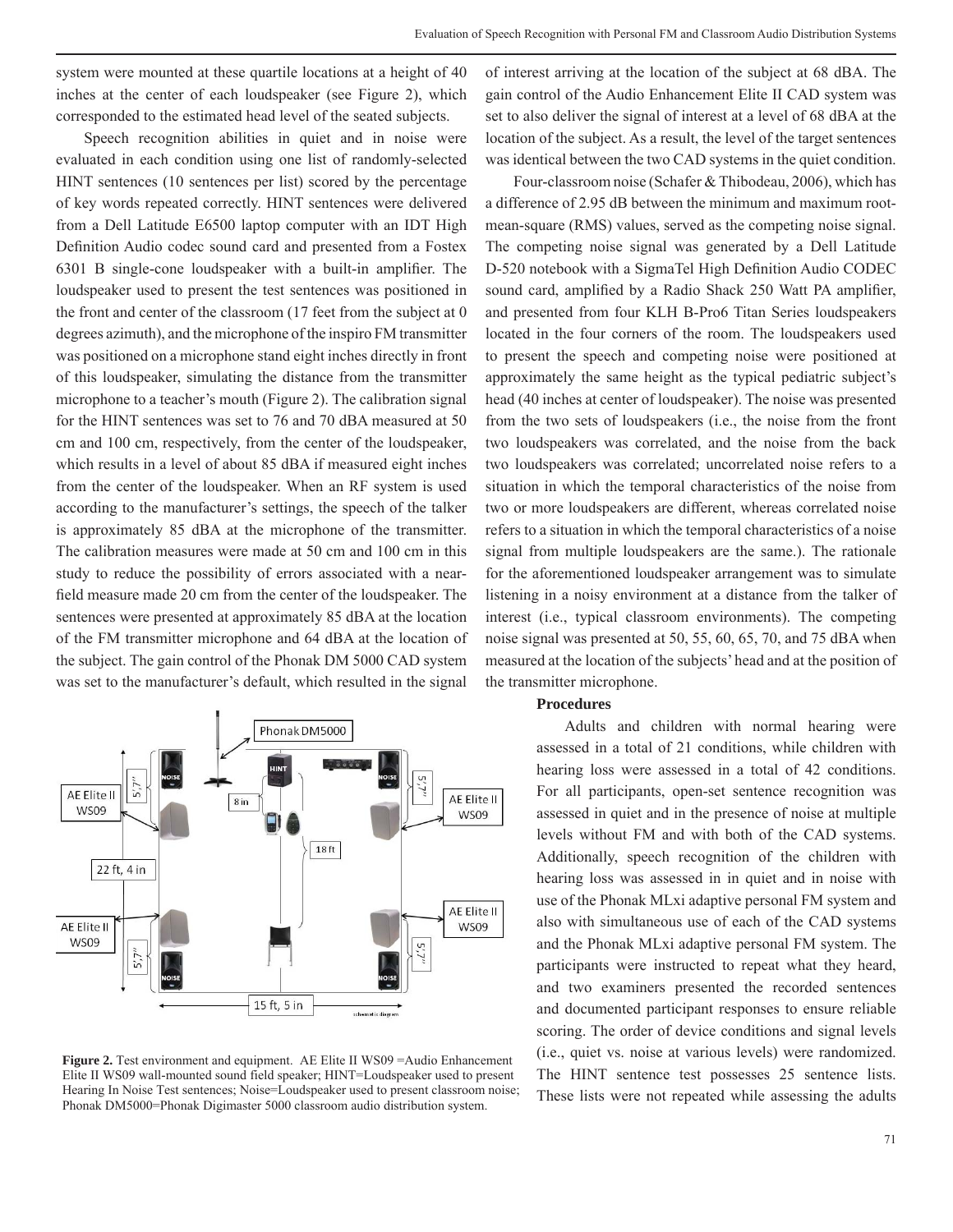and children with normal hearing (as they were assessed across 21 conditions). However, the children with hearing loss were evaluated across 42 conditions, so it was necessary to repeat the presentation of some lists while evaluating children with hearing loss. Care was taken to use lists in which a poor score was obtained during the first time it was used for assessment. This was done to reduce the likelihood that repeating a list would increase performance for a given condition. It is, however, possible that a child may have performed better on a list that was repeated than he/she would have on an original list, because of familiarity with the speech materials. It should be noted that the test conditions were evaluated in a randomized manner, so the repeating of lists should not have resulted in an increase or decrease of a particular condition. Only 13 of the original 15 children with hearing loss were able to complete the conditions with the personal FM system, and as a result, data from only 13 children were analyzed. The two



**Figure 3.** Average speech-recognition scores across the noise conditions for adults with normal hearing without and with the classroom audio distribution (CAD) systems.



**Figure 4.** Average speech-recognition scores across the noise conditions for children with all signal level conditions were significantly normal hearing without and with the classroom audio distribution (CAD) systems.

children who dropped out of the study did so because of fatigue. Their results for the completed conditions were similar to the group as a whole, so their exclusion should not affect the final analysis.

#### **Results**

The average speech-recognition scores obtained with no FM and with the CAD systems are shown in Figure 3 for the adults with normal hearing, Figure 4 for children with normal hearing, and Figures 5 and 6 for children with hearing loss. The data for the CAD systems were analyzed with a three-way, repeated measures analysis of variance (RMANOVA) with one between-subjects variable of group (i.e., adults with normal hearing, children with normal hearing, children with hearing loss) and two within-subject variables of device condition (no FM; Audio Enhancement Elite II CAD; Phonak DigiMaster 5000 CAD) and signal level (quiet, 50, 55, 60, 65, 70 75). This analysis revealed a significant main effect of group  $(F [2, 840] = 15.1, p = 0.00002)$ , a significant main

effect of device condition  $(F [2, 840] = 254.4,$  $p \leq 0.00000$ , and a significant main effect of signal level (*F* [6, 840] = 909.2,  $p < 0.00000$ ). Several interaction effects were also detected and included a significant interaction effect between device condition and signal level (*F* [12, 840]  $= 45.3$ ,  $p < 0.00000$ ) and between signal level and group( $F$ [21, 1184] = 65.6,  $p < 0.00000$ ). A significant interaction effect was also detected between group and signal level  $(F [12, 840] =$ 4.4,  $p = 0.000003$ ).

Post-hoc analyses were conducted with the Tukey-Kramer Multiple Comparisons Test to examine the significant differences detected for the main and interaction effects. For the main effect of group, the children with hearing loss performed significantly worse ( $p < .05$ ) than both the groups with normal hearing. The analysis for the main effect of device condition suggested that all CAD systems were significantly better than the no-FM condition (please note the no-FM condition refers to the situation in which no remote microphone technology was used by the subjects; however, the children with hearing loss did use their hearing aids (without the personal FM receiver) during assessment in the no-FM condition) ( $p < .05$ ), and scores between the CAD systems were significantly different  $(p < .05)$ . The best performance was obtained with the Phonak DigiMaster 5000. When examining the main effect of signal level, almost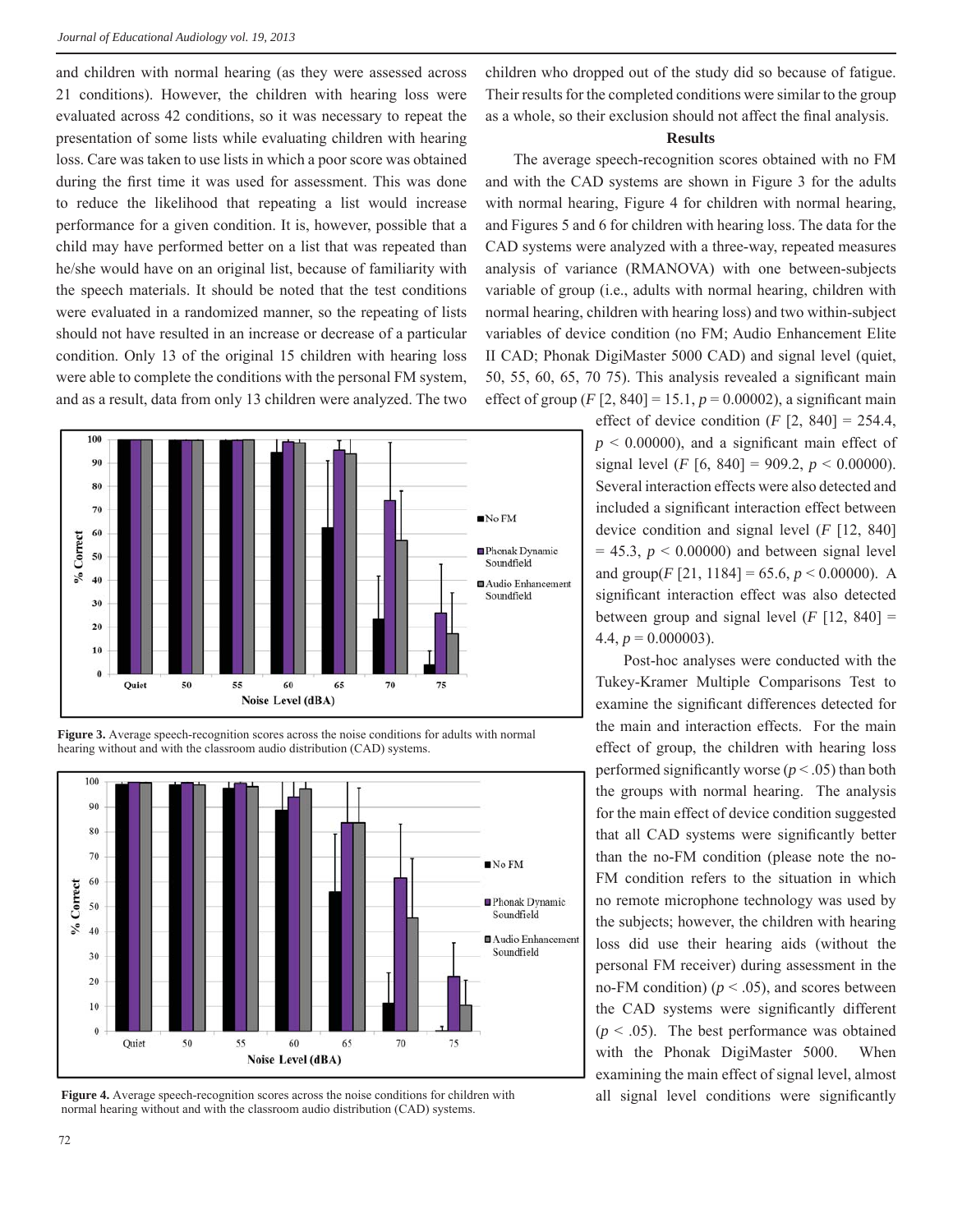different  $(p < .05)$  with the exception of the quiet condition as compared to 50 or 55 dBA noise condition and the 55 dBA noise condition as compared to the 60 dBA noise condition.

Post-hoc analyses were also conducted for the most relevant significant two-way interaction effect, the interaction effect between device condition and signal level, using the Tukey-Kramer Multiple Comparisons Test. This analysis revealed several notable findings. First, the no-FM conditions in quiet and in noise at 50 and 55 dBA were not significantly different ( $p > .05$ ) from performance with the two CAD systems at the same signal levels. However, in all remaining signal level condition, the two CAD systems produced significantly better  $(p < .05)$  performance than the corresponding no-FM condition. When comparing the two



**Figure 5.** Average speech-recognition scores across the noise conditions for children with hearing loss without and with the classroom audio distribution (CAD) systems.



**Figure 6.** Average speech-recognition scores across the noise conditions for children with hearing loss without and with the classroom audio distribution (CAD) and frequency modulation (FM) systems.

CAD systems, the Phonak system resulted in significantly better  $(p < .05)$  performance than the Audio Enhancement system in the 70 and 75 dBA noise conditions,

The second RM ANOVA involved data from the 13 children with hearing loss who were able to complete the three extra device conditions. This RM ANOVA included two within-subject variables: signal level (quiet, 50, 55, 60, 65, 70 75) and device condition ( $\lceil 1 \rceil$  no FM; [2] Audio Enhancement Elite II CAD; [3] Phonak DigiMaster 5000 CAD; [4] Phonak MLxi personal FM; [5] Audio Enhancment Elite II CAD and Phonak MLxi personal FM combined; [6] Phonak DigiMaster 5000 CAD and Phonak MLxi personal FM combined). The analysis revealed a significant main effect of signal level (*F*  $[6, 546] = 338.6, p < 0.00001$ , significant main effect of device

> condition  $(F [5, 546] = 115.7, p < 0.00001)$ , and significant interaction effect between signal level and device condition  $(F [30, 546] = 51.3)$ ,  $p \le 0.00001$ ).

> The Tukey-Kramer Multiple Comparisons Test was used to conduct post-hoc analyses on the significant main effects and interaction effect. Similar to the previous post-hoc analysis of signal level, performance in the quiet condition was not significantly different (*p* > .05) than performance in the 50 or 55 dBA noise conditions; performance in the 55 dBA noise condition was not different  $(p > .05)$  from performance in the 60 dBA noise condition. Performance at all remaining signal levels was significantly different  $(p < .05)$  from all other signal levels.

> The post-hoc analysis on conditions suggested that all device conditions were significantly better  $(p < .05)$  than the no-FM condition. The device conditions with the Phonak MLxi personal FM and the MLxi combined with the Phonak DigiMaster 5000 CAD resulted in significantly better  $(p \lt 0.05)$  performance than all remaining device conditions. There were no significant differences in performance across the remaining device conditions (Audio Enhancement Elite II CAD; Phonak DigiMaster 5000 CAD; Audio Enhancment Elite II CAD and Phonak MLxi personal FM combined).

> There were several important findings from the post-hoc analysis of the two way interaction effect between signal level and condition. First, the no-FM conditions in quiet and in noise at 50 and 55 dBA were not significantly different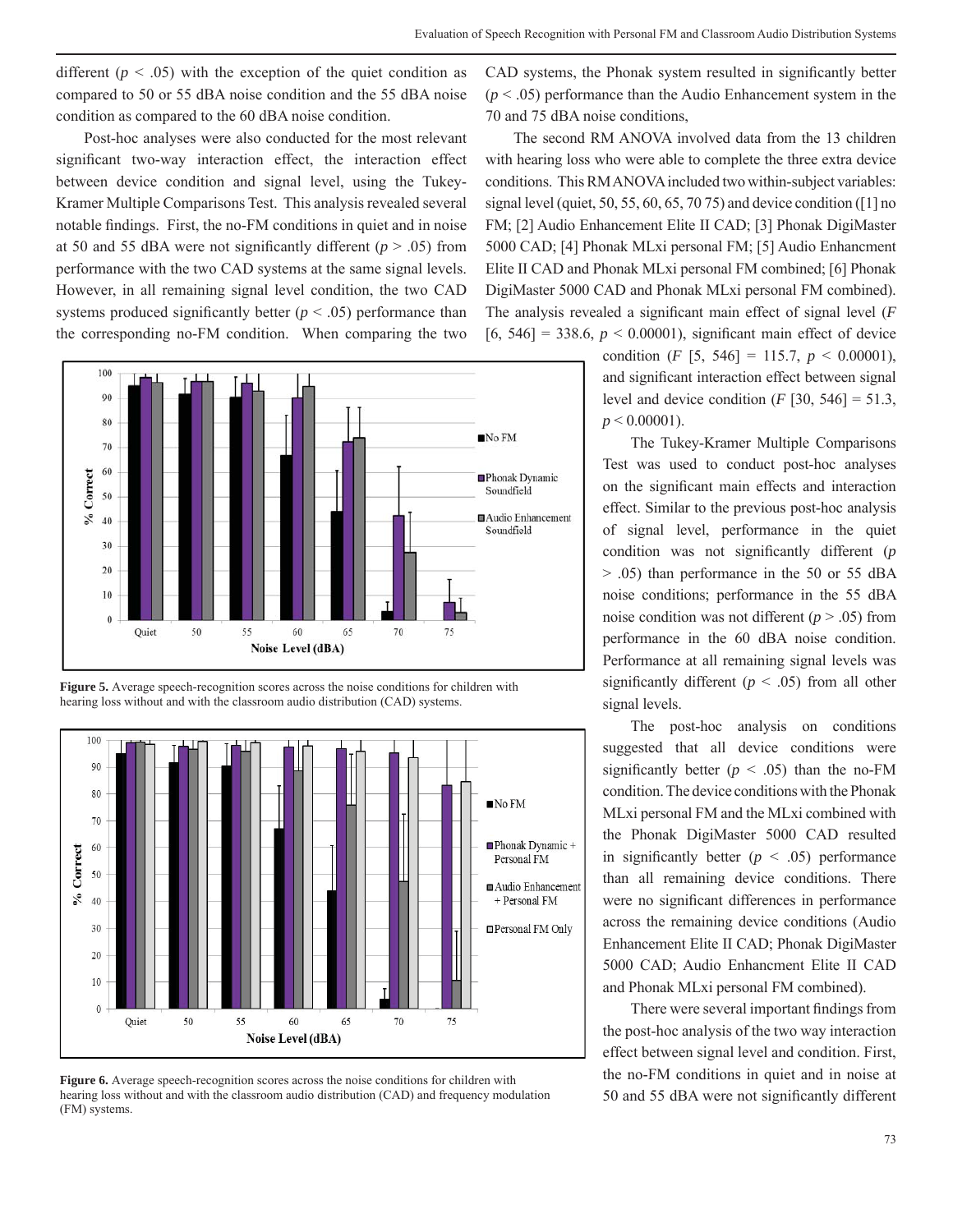$(p > .05)$  from performance in any device conditions at the same signal levels. At all remaining signal levels, all devices produced significantly better performance ( $p < .05$ ) than the corresponding no-FM condition. In the 60 dBA noise condition, there were no significant differences ( $p > .05$ ) across the devices. However, at the 65, 70, and 75 dBA noise conditions, performance with the Phonak MLxi receiver alone and MLxi combined with the Phonak DigiMaster 5000 CAD was significantly better  $(p < .05)$  than all remaining device conditions. There were no other significant differences ( $p > .05$ ) across devices at the 65 and 75 dBA noise levels; however, at the 70 and 75 dBA noise levels, use of the Phonak CAD resulted in significantly better performance  $(p < .05)$ than use of the Audio Enhancement CAD.

#### **Discussion**

The authors identified several objectives for this study. A primary goal was to determine if differences exist in speech recognition performance in quiet and in noise with the use of a fi xed-gain, multiple loudspeaker CAD system versus an adaptive gain, single tower loudspeaker array CAD system. A secondary goal was to compare speech recognition in quiet and in the presence of competing noise in a classroom situation for adults with normal hearing, school-aged children with normal hearing, and schoolaged children with hearing loss. Finally, speech recognition in quiet and in noise was compared between the use of the CAD systems alone, versus use of a personal FM system alone, versus simultaneous use of each CAD system along with the personal FM system.

#### **Speech Recognition in Quiet**

All three groups of subjects approached ceiling-level performance on speech recognition tasks in quiet, even without the use of the HAT. As a result, there were no significant differences in performance in quiet across the three groups of subjects as well as across the different types of HAT. In this study, the speech signal reached the user at a level of 64 dBA, which approximates, or is slightly higher than, average conversational level speech (Pearsons, Bennett, & Fidell, 1977). As a result, performance likely reached asymptotic levels even without the HAT. Indeed, previous research has indicated that children with moderate hearing loss typically achieve ceiling-level performance on tests of speech recognition in quiet when using contemporary hearing aid technology (Wolfe, John, Schafer, Nyffeler, Boretzki, & Caraway, 2010). Of course, anecdotal experience would suggest that persons with normal hearing would be likely to experience few or no problems with understanding sentences presented in quiet.

#### **Speech Recognition in Noise**

In contrast to the results in quiet, significant differences in sentence recognition in noise did exist across the three subject groups and the various HAT conditions. Additionally, all three subject groups experienced substantial difficulty understanding speech in the presence of moderate-level noise, particularly without the use of HAT. For instance, at a competing noise level of 60 dBA (SNR =  $+4$  dB), children with normal hearing began to show a reduction in their ability to understand sentences through audition alone without the use of HAT. Even greater difficulty was observed for children with hearing loss for whom a 30 percentage point reduction in speech recognition was observed between performance measured in quiet and their performance at a competing noise level of 60 dBA (+4 dB SNR without the use of HAT).

The results from these data are concerning for several reasons. First, they underscore the well-known fact that children with hearing loss are likely to have substantially greater difficulty hearing in noise than adults and children with normal hearing. Second, the difference in speech recognition in noise between children with hearing loss and children with normal hearing is actually greater than the difference observed between children and adults with normal hearing. In other words, the presence of moderate hearing loss has a greater effect on hearing performance in noise than the maturation of the auditory nervous system associated with age. Additionally, these data are alarming because previous research has suggested that typical classroom SNR range from 0 to  $+$  5 dB (Sanders, 1965). As such, the results of this study suggest that children with hearing loss are quite likely to struggle understanding speech in academic settings.

The data further indicate that children and adults with normal hearing also experience difficulty understanding speech in noise when the SNR is unfavorable (competing noise level  $= 65$ ) dBA resulting in an SNR of -1 dB without HAT). Again, this is a disturbing finding when one considers the fact that previous research has suggested that the SNR in a typical kindergarten classroom is approximately -1 dB (Sanders, 1965). Young children do not have the same command of linguistics as adults, and consequently, they are less able to "fill in the gaps" when they are unable to capture all of the signal of interest via audition alone. Furthermore, students are often unable to look at the teacher's face when she is talking. For instance, they may have to focus on a lesson being demonstrated on a "smart board," while the teacher provides verbal instruction. These data suggest that even young children with normal hearing are likely to experience some difficulty following a teacher's instructions through audition alone in the typical classroom setting. Considering these data, it should come as no surprise that children with normal hearing achieve better levels of academic success and demonstrate better behavior in classrooms with CAD systems, which likely improve the SNR of the environment (Berg, Bateman, & Viehweg, 1989; Bitner, Prelock, Ellis, & Tzanis, 1996; Langlan, Sockalingam, Caissie, & Kreisman, 2009).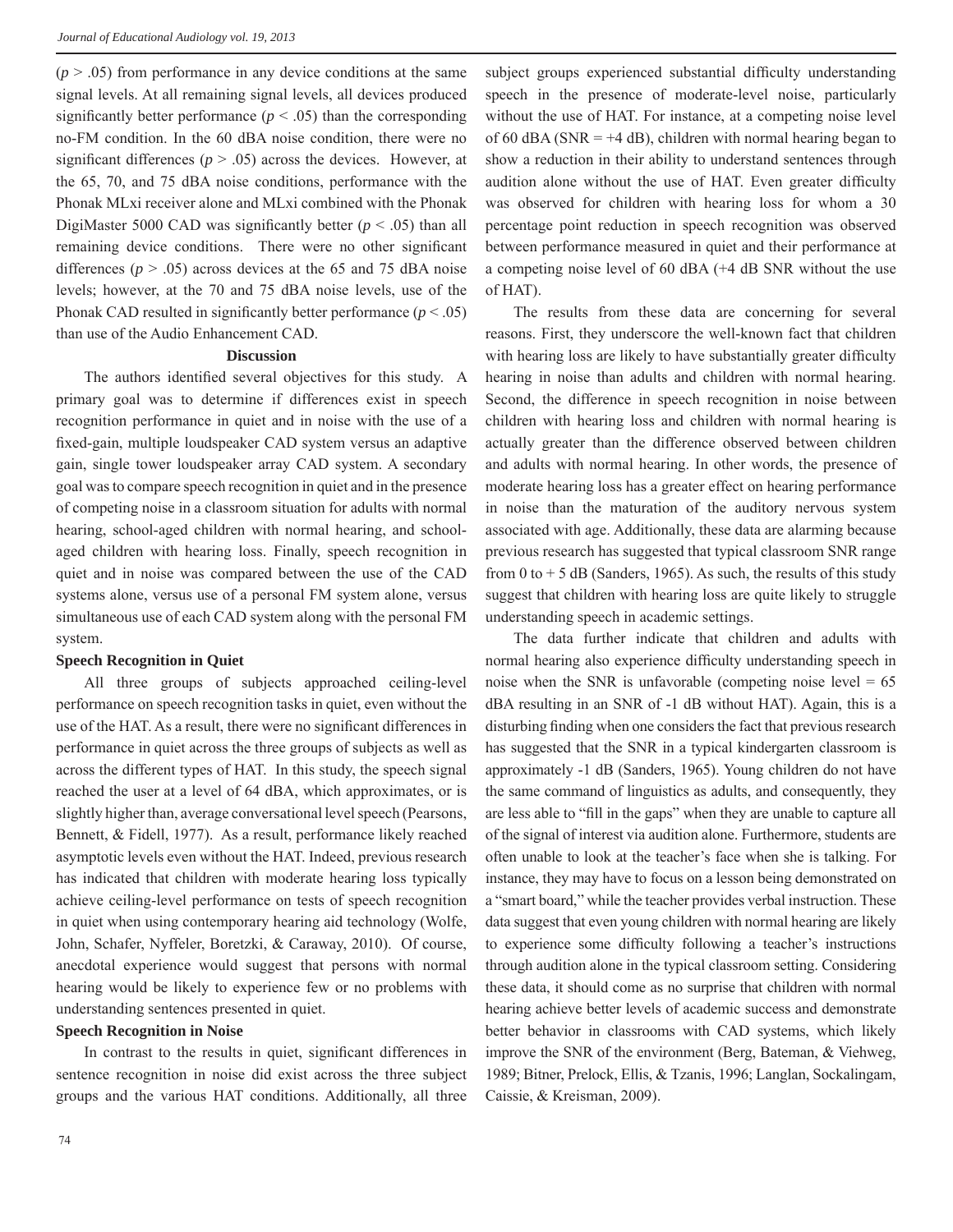Fortunately, performance in noise obtained with all of the HAT systems evaluated in this study was significantly better than the no-FM condition, particularly when compared at the moderate to high noise levels. This finding is encouraging for the CAD systems given the lack of benefit from CAD systems in previous investigations (Anderson & Goldstein, 2004; Anderson et al., 2005). For this study, all three groups showed improvements in speech recognition in noise with CAD use beginning at the competing noise level at which they begin to experience difficulty without HAT. For example, adults and children with normal hearing suffered approximately a 35 and 40 percentage point reduction in speech recognition, respectively, when performance without HAT in quiet was compared to performance without HAT at a competing noise level of 65 dBA (-1 dB SNR). However, both groups achieved an approximately 30 percentage point improvement in speech recognition at the 65 dBA competing noise level with the use of the CAD systems. Likewise, children with hearing loss received an approximately 25 percentage point improvement in speech recognition in noise from CAD use at the 60 dBA competing noise level and about a 30 percentage point improvement in speech recognition in noise with CAD use at 65 dBA. These noise levels and unaided SNR are common in academic settings. The present findings support the idea that CAD use would be beneficial in typical classroom environments.

One important finding of this study was the fact that use of the Phonak DigiMaster 5000 single-tower loudspeaker array, adaptive CAD system resulted in equivalent performance at moderate noise levels (with an SNR ranging from +4 to -1 dB without the use of remote microphone CAD technology, which are quite common for typical classrooms) when compared to the Audio Enhancement Elite II multiple-loudspeaker, fixed-gain CAD system. Additionally, performance with the adaptive, single-tower loudspeaker array CAD system was actually better at the higher competing noise levels of 70 and 75 dBA (with an SNR ranging from -6 and -11 dB SNR without the use of remote microphone CAD technology, and although such unfavorable SNR are uncommon during classroom instruction, they are likely to occur occasionally when classroom noise levels are high and the teacher is standing across the classroom from a student or group of students) for all three groups when compared to performance obtained with the Audio Enhancement Elite II multiple-loudspeaker, fixed-gain CAD system. This finding has potential clinical relevance for a number of reasons. First, the primary difference between the two systems that is most likely to explain the better performance obtained with the Phonak DigiMaster 5000 system is the fact that the Phonak system possesses the adaptive increases in CAD gain with increases in ambient noise level. Each system was matched in output level (68 dBA) for speech in quiet. It is unlikely that

it would be appropriate to increase the gain setting for quiet environments as doing so would result in a speech level that would approach a psychophysical percept associated with loud speech. However, at higher noise levels, it is appropriate to increase the level of the speech signal (Pearsons et al., 1977). It appears as though the automatic increases of the Phonak DigiMaster 5000 system provided an improvement in the SNR and a subsequent improvement in speech recognition at the higher competing noise levels. Additionally, the single-tower loudspeaker array is comprised of an array of 12 single-cone loudspeakers arranged in a vertical column in order to provide an even distribution of the audio signal throughout the classroom with minimal vertical spread. This feature may have also contributed to the relatively favorable results obtained with the adaptive, single-tower CAD system, even though the position of the single-tower loudspeaker array was much further from the subject (approximately 18 feet) than the distance between the subject and the rear loudspeakers of the multiple-loudspeaker, fixed-gain CAD system (approximately six feet).

Further examination of the data indicates that children with hearing loss continue to experience substantial difficulty understanding speech in noise levels of 65 dBA and greater, even with the use of the CAD systems. In contrast, Figure 6 shows that children with hearing loss perform quite well, even at the highest noise levels, when using a personal FM system coupled to their personal hearing aids. In fact, many of the children continued to perform near ceiling levels at a competing noise level of 70 dBA. This finding is consistent with previous studies showing considerable improvement in performance in noise from use of an adaptive personal RF system (Thibodeau, 2010, 2012). Given the results of this study, audiologists working with children should consider the provision of adaptive personal FM or digital RF technology as mandatory for children with significant, bilateral hearing loss.

Furthermore, installation of the single tower, adaptive CAD system used in this study requires approximately 15 minutes. In contrast, installation of a multiple loudspeaker CAD system, in which the loudspeakers must be mounted to the wall or ceiling and hard-wired to a CAD receiver/amplifier, which in turn is also hard-wired to an infrared receiver, requires a substantially longer amount of time. The installation of the latter system also requires some expertise in order to securely mount the loudspeakers and to run the loudspeaker cables through the ceiling or wall. The findings of this study are important, because they indicate that performance with an adaptive single-tower loudspeaker array CAD system which is relatively simple to install is at least as good, if not better, than performance obtained with a fixed-gain, multiple-loudspeaker CAD system, which does require more time and expertise to install.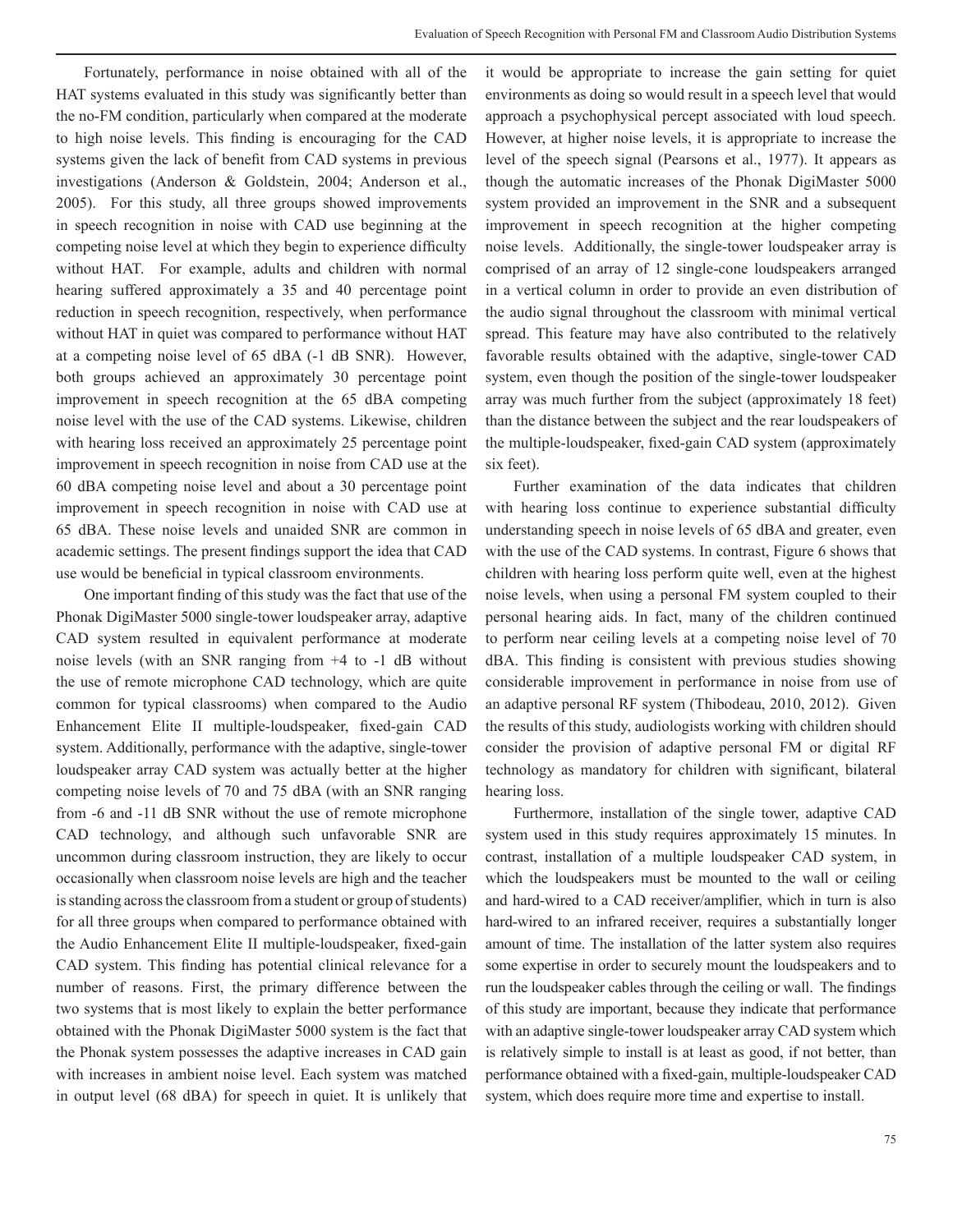Previous research has suggested that audiologists are more likely to recommend multiple loudspeaker CAD systems than a single-tower system (Crandell  $& Smallino, 2000b$ ). Specifically, Crandell and Smaldino (2000b) surveyed 241 audiologists regarding their current practices pertaining to the provision of CAD systems in school settings. Five percent of the respondents recommended a one-speaker system, while the overwhelming majority noted that it was ideal to provide a CAD system with at least two to four loudspeakers strategically placed in the classroom. Of course, CAD system technology has changed significantly since the Crandell and Smaldino (2000b) study, so it is possible that audiologists would respond differently if a similar survey were administered today. Indeed, the results of this study suggest that it is possible to obtain speech recognition that is at least as good, if not better, with a single-tower loudspeaker array compared to a multiple loudspeaker system. Clearly, more research is needed to compare different speaker arrays to maximize the benefit that can be provided by CAD systems.

Two additional clinically relevant findings were observed when analyzing the results obtained with simultaneous use of the CAD systems along with the personal FM system. First, speech recognition in noise with combined use of either the CAD system and the personal FM system did not improve when compared to performance obtained with the personal FM system alone. It is possible that the children reached asymptotic levels of performance with use of the adaptive personal FM alone, and there was simply no room for additional improvement from the CAD. This explanation is quite plausible for performance measured at noise levels ranging from 60 to 70 dBA. However, it does not appear as though the children with hearing loss approached ceiling-level performance at a competing noise level of 75 dBA. The fact that use of the CAD system did not provide an improvement in speech recognition at the 75 dBA noise level is most likely explained by the fact that the modest gain provided by a CAD system is not resulting in a tangible improvement in SNR at such a high noise level.

Finally, speech recognition at moderate and high noise levels (60 to 75 dBA) was considerably better with the combined use of the Phonak DigiMaster 5000 CAD system and the Phonak adaptive personal FM system when compared to performance obtained with the Audio Enhancement Elite II CAD system and the Phonak adaptive personal FM system. The difference obtained between CAD systems in the combined use mode ranged from 10 percentage points at a competing noise level of 60 dBA to 75 percentage points at a competing noise level of 75 dBA. When the performance of children with hearing loss using FM in classrooms with the DigiMaster and Audio Enhancement Elite II CAD systems was compared, the performance with the personal FM system plus Phonak DigiMaster 5000 CAD system was equivalent to

performance with the personal FM alone. A very disconcerting finding was the fact that performance with the personal FM system plus Audio Enhancement CAD system was poorer than performance with the personal FM system alone (a reduction of 20% or more was observed at the moderate to high noise levels). This reduction in performance with personal FM system alone was not evident in classrooms that had better SNR  $(+9 - +14)$ . In a noisy classroom, use of the DigiMaster did not decrease performance of use of the personal FM system, but use combined of the Audio Enhancement CAD system and personal FM system in a noisy classroom did result in poorer performance than what was obtained with the personal FM alone.The educational audiologist should administer validation measures of the child's performance with the use of remote microphone technology when a personal FM system is used simultaneously with a CAD system in order to ensure that the CAD system is not causing negative impact to the personal FM. Again, it should be noted that these findings are concerning given the common recommendation that personal FM and CAD systems should be used simultaneously in a classroom environment.

There are several reasons which may explain why performance decreased when the personal FM system was used with the Audio Enhancement CAD system. First, when the Phonak inspiro transmitter was coupled to the audio output port of the Audio Enhancement Elite II CAD system (by way of an auxiliary cable), the adaptive nature of the inspiro system was eliminated. As a result the increases in FM gain that have been shown to improve speech recognition at moderate to high noise levels may have been eliminated (Thibodeaus, 2010; Wolfe et al., 2009; Wolfe et al., 2013a).

Secondly, the Phonak inspiro transmitter possesses multiple forms of pre-processing, including a directional microphone with a hyper-cardioid response and digital noise reduction. It is possible, but not certain, that these noise technologies may provide a more favorable SNR than the directional microphone of the Audio Enhancement *Tear Drop* microphone. Again, these noise technologies are eliminated when the inspiro transmitter is coupled to the receiver of another CAD system. Finally, it is possible that the output signal of the Audio Enhancement Elite II CAD was not sufficient in level to deliver a robust signal via the Phonak inspiro transmitter. If this was indeed the case, there was not a simple method to ameliorate the problem, as there was not a gain control for the audio output port.

There are at least two solutions that may address the insufficient gain problem. First, rather than coupling the Phonak inspiro transmitter directly to the audio output port of a CAD system of another manufacturer, the teacher may simultaneously wear the microphones/ transmitters of both CAD systems (AAA Clinical Practice Guidelines, 2008). This would preserve the adaptive and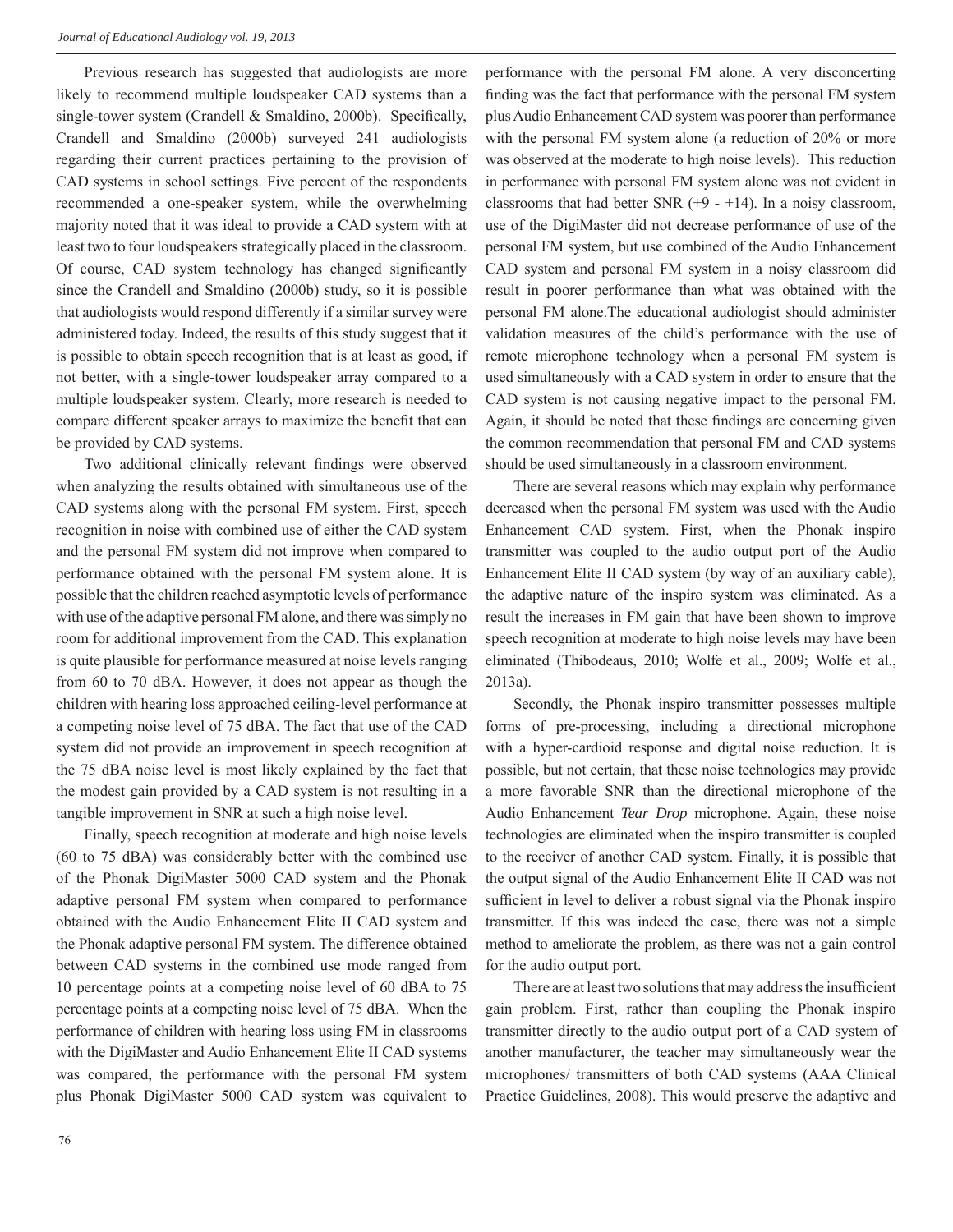noise reduction technologies of the adaptive personal RF system and presumably support at least the same level of performance in noise as obtained with use of the personal system alone. Of course, this solution does require the teacher two wear two transmitters/ microphones, which may be awkward and uncomfortable.

Another solution would be to use a special interface device referred to commercially as the Phonak DigiMaster X. The DigiMaster X may be coupled to an existing CAD system by way of an auxiliary audio cable connected to the audio input port of the receiver of the CAD system. The DigiMaster X receives the signal of interest by way of RF transmission from the inspiro transmitter and delivers it to the existing CAD system by way of an auxiliary audio cable connected to the audio input port of the receiver/amplifier. This solution allows for preservation of the adaptive gain feature and noise reduction technologies for the signal delivered from the inspiro transmitter to a Phonak adaptive personal RF receiver, and it also converts the existing CAD system to an adaptive system. The downside of this solution is that it requires a separate piece of equipment (the DigiMaster), so it is more expensive than using two microphones/ transmitters.

#### **Study Limitations**

Only two types of CAD systems and one type of adaptive personal FM were evaluated in this study. Numerous differences exist in the design and technology incorporated in existing CAD and personal RF systems. Consequently, the results of this study may not apply to all CAD systems. Furthermore, the results obtained with the adaptive personal FM system are likely to be more favorable than results obtained with a fixed-gain, personal FM system, especially when compared at higher competing noise levels (Thibodeau, 2010; Wolfe et al., 2009). Additionally, performance with an adaptive digital personal RF system is likely to be more favorable than the performance obtained with an adaptive personal FM system. Finally, classroom acoustics vary considerably from school to school, so the results obtained in the classroom used for data collection in this study may not represent what may be observed in every classroom. As such, it is important that educational audiologists validate the performance and benefit a child achieves with remote microphone technology in the classroom.

## **Conclusions**

Based on the data presented in this paper, the authors propose the following conclusions:

> (1) Adults with normal hearing understood speech in noise better than children with normal hearing. Adults and children with normal hearing both experienced some difficulty understanding speech in moderate to high level noise (unfavorable SNR; e.g., -1 dB to -6 dB SNR) via audition alone.

(2) Children with normal hearing understood speech in noise better than children with hearing loss. Children with hearing loss experienced difficulty understanding speech at noise levels and SNRs commonly encountered in typical classroom settings.

(3) CAD systems improved speech recognition in noise for children with hearing loss and also for children and adults with normal hearing.

(4) An adaptive, digital CAD system with a single-tower array of loudspeakers has the potential to provide equal or better speech recognition in noise than fixed-gain, infrared CAD system with multiple loudspeakers.

(5) Personal FM provided significantly greater improvement in speech recognition in noise than what is obtained from use of CAD systems.

(6) Combined use of the adaptive, digital single-tower CAD system + Personal FM (each was designed by the same manufacturer) provided better performance in noise than combined use of the fixed-gain, infrared CAD system with multiple loudspeakers + Personal FM (each system designed by a different manufacturer). In other words, it was evident that use of the CAD system negated some of the benefit provided by the personal FM system. It is important for educational audiologists to administer validation measures to evaluate performance and benefit of remote microphone technology when CAD systems and personal FM systems are used simultaneously. This study suggests that this validation is particularly important when combining personal FM and CAD systems manufactured by two different companies.

(7) There was little to no improvement in speech recognition in noise with simultaneous use of a Phonak CAD system and personal FM system compared to performance with a personal FM alone.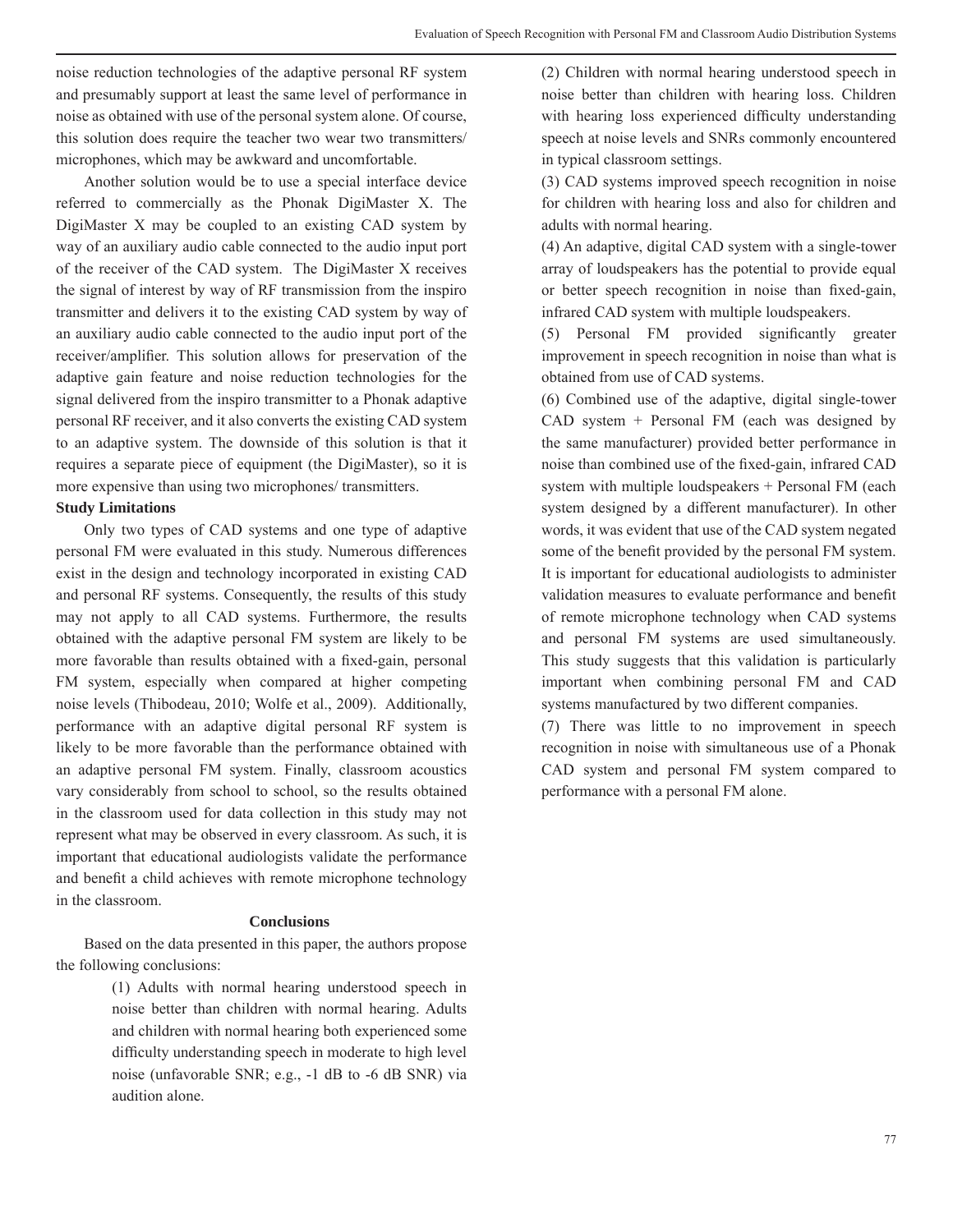## **References**

- American Academy of Audiology (2008). AAA Clinical Practice Guidelines: Remote microphone hearing assistance technologies for children and youth birth – 21 years. Retrieved from http://www.audiology.org/resources/ documentlibrary/Pages/HearingAssistanceTechnologies. aspx.
- American National Standard Institute (ANSI; 2010). American National Standard acoustical performance criteria, design requirements, and guidelines for schools, Parts 1 and 2 (ANSI S12.60-2010). New York, NY: Acoustical Society of America.
- American Speech-Language-Hearing Association (2002). Guidelines for fitting and monitoring FM systems. Retrieved from www.asha.org/policy.
- Anderson, K. L. & Goldstein, H. (2004). Speech perception benefits of FM and infrared devices to children with hearing aids in a typical classroom. Language, Speech, and Hearing Services in the Schools, 35, 169-184.
- Anderson, K. L., Goldstein, H., Colodzin, L., & Iglehart, F. (2005). Benefit of S/N enhancing devices to speech perception of children listening in a typical classroom with hearing aids or a cochlear implant. Journal of Educational Audiology, 12, 14-28.
- Berg, F., Bateman, R. & Viehweg, S. (1989, November) Sound field FM amplification in junior high school classrooms. Paper presented at the American Speech-Language-Hearing Association convention, St. Louis, MO.
- Bitner, B., Prelock, P., Ellis, C., & Tanzis, E. (1996). Group sound field amplification and attending behaviors in the classroom setting. Paper presented at the American Speech-Language Hearing Convention, Seattle, WA.
- Boothroyd A (1997). Auditory development of the hearing child. Scandinavian Audiology, Supplemental, 46, 9-16.
- Boothroyd, A., & Iglehart, F. (1998). Experiments with classroom FM amplification. Ear and Hearing, 19, 202-217.
- Chelius, L. (2004). Trost amplification study (unpublished report). Canby, OR School District.
- Choi, Y.C., & McPherson, B. (2005). Noise levels in Hong Kong primary schools; Implications for classroom listening. International Journal of Disability and Developmental Education, 52, 345-360.
- Cole, E. B., & Flexer, C. (2007). Children with Hearing Loss: Developing Listening and Talking, Birth to Six. San Diego, CA: Plural Publishing, Inc.
- Crandell, C. (1991). Individual differences in speech recognition ability: Implications for hearing aid selection. Ear and Hearing, 12, 100-108.
- Crandell, C. (1992). Classroom acoustics for hearing-impaired children. Journal of the Acoustical Society of America, 92, 2470.
- Crandell, C. (1993). Speech recognition in noise by children with minimal hearing loss. Ear and Hearing, 14, 210-216.
- Crandell, C., & Bess, F. (1986). Speech recognition of children in a "typical" classroom setting. American Speech, Language, & Hearing Association, 29, 87.
- Crandell, C., Charlton, M., Kinder, M., & Kreisman, B. (2001). Effects of portable sound field FM systems on speech perception in noise. Journal of Educational Audiology, 6, 21-27.
- Crandell, C., & Smaldino, J. (2000a). Classroom acoustics for children with normal hearing and with hearing impairment. Language, Speech, and Hearing Services in Schools, 31, 362-370.
- Crandell, C., & Smaldino, J. (2000b). Assistive technologies for the hearing impaired. In R. Sandlin (Ed.), Textbook of hearing aid amplification: Technical and clinical considerations (2nd.ed., pp. 643–672). San Diego, CA: Singular Press.
- Finitzo-Hieber, T., & Tillman, T. (1978). Room acoustics effect on monosyllabic word discrimination ability for normal and hearing-impaired children. Journal of Speech and Hearing Research, 21, 440-458.
- Flexer, C., & Long, S. (2003). Sound-field amplification: Preliminary information regarding special education referrals. Communication Disorders Quarterly, 25, 29-34.
- Gertel, S., McCarty, P., & Schoff, L. (2004). High performance schools equals high performance students. Educational Facilities Planning, 39, 20-24.
- Hawkins, D. B. (1984). Comparisons of Speech Recognition in Noise by Mildly-to-Moderately Hearing-Impaired Children Using Hearing Aids and FM Systems. Journal of Speech and Hearing Disorders, 49, 409-418.
- Iglehart, F. (2004). Speech perception by students with cochlear implants using sound-field systems in classrooms. American Journal of Audiology, 49(12), 928-932.
- Knecht, H., Nelson, P., Whitelaw, G., & Feth, L. (2002). Background noise levels and reverberation times in unoccupied classrooms: predictions and measurements. American Journal of Audiology, 11(2), 65–71.
- Langlan, L., Sockalingam, R., Caissie, R., & Kreisman, B.  $(2009)$ . The benefit of sound-field amplification in First Nations elementary school children in Nova Scotia, Canada. Australian and New Zealand Journal of Audiology, 31(2), 55-71.